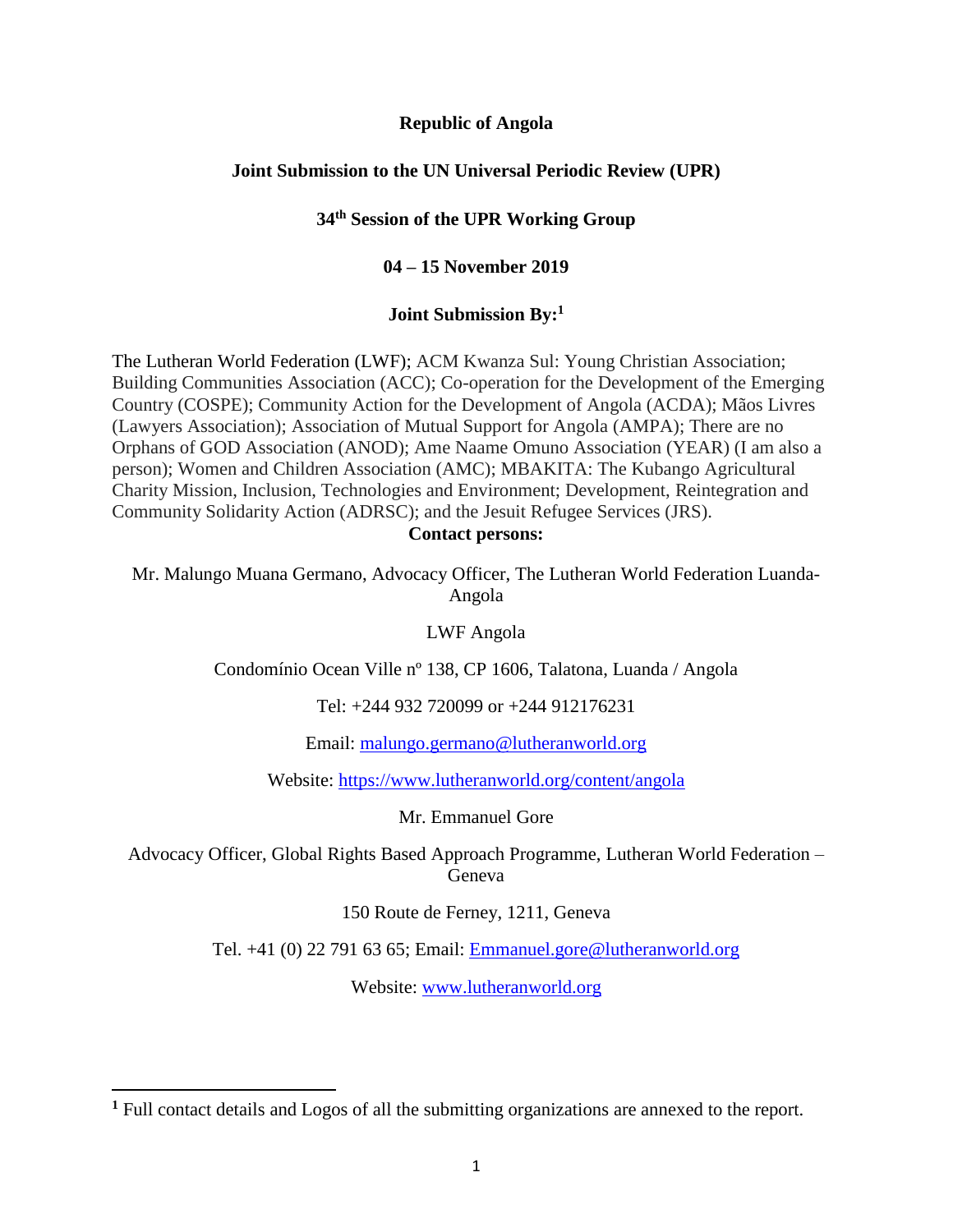# **EXECUTIVE SUMMARY**

 $\overline{a}$ 

- 1. This report is a joint submission by thirteen non-governmental organizations to inform Angola's third cycle UPR) process. The report considers the state's performance with regards to its obligations under international human rights and humanitarian law and treatises and conventions, and regional legal bodies that Angola is a party to as well as national constitution of Angola and other domestic legislative and policy frameworks. It highlights key human rights concerns affecting the State. The report is cognizant of the institutional, policy and legislative reforms undertaken by Angola since its independence.
- 2. Angola became a sovereign and independent state on 11<sup>th</sup>/November/1975 and was accepted as a member of the United Nations on 1<sup>st</sup>/December/1976. Moreover, Angola is a signatory to or acceded to several human rights treaty bodies and conventions which form the bases for its obligation under international human rights and humanitarian law.<sup>2</sup> The human rights values are properly incorporated in the revised National Constitution of the Republic of Angola (2010). The constitution also provides safeguards for good governance, rule of law and effective management of public resources. In addition, efforts to promote human rights in the Republic of Angola has led to establishment of several human rights legislative framework and policies, such as the Land Law of Angola (2004) that regulates access and use of land and the National Development Plan which aims to promote the country's socioeconomic and territorial development. The NDP is a prospective and multiyear plan covering the national, sectoral and provincial levels, with a view to implement the country's long-term development strategy as set out in the Long-term Strategy (ELP) for Angola 2025.
- 3. There is also the Angola mining code (2011) that provides basic legal framework and guidelines to mining activities in the extractive industry, and several other instruments that safeguard the rights of the child, for example, or women human rights, among many other national legal human rights framework and policies. However, many challenges remain, in particular with their effective implementation in Angola, in part due to lack of capacity, misplaced Governance priorities, corruption, underdevelopment and lack of institutional presence in rural areas.
- 4. This submission examines some of these challenges specifically with regards to access to justice, land rights; business and human rights; rights of the child; women human rights, violence against women and gender equality; rights of indigenous peoples and minority issues; and rights of refugees. These thematic priority issues are briefly explained and then

 $^{2}$ Convention against Torture and Other Cruel Inhumane or Degrading Treatment or Punishment and its Optional Protocol; International Covenant on Civil and Political Rights and its second Optional Protocol on Abolition of Death Penalty; Convention for the Protection of All Persons from Enforced Disappearance; Convention on the Rights of the Child and its first and second Optional Protocols; Convention on Elimination of all Forms of Discrimination against Women; International Convention on the Elimination of All Forms of Racial Discrimination; International Covenant on Economic, Social and Cultural Rights; International Convention on the Protection of the Rights of All Migrant Workers and Members of Their Families; Convention of the Rights of Persons with Disabilities; and the African Charter on Human and Peoples' Rights.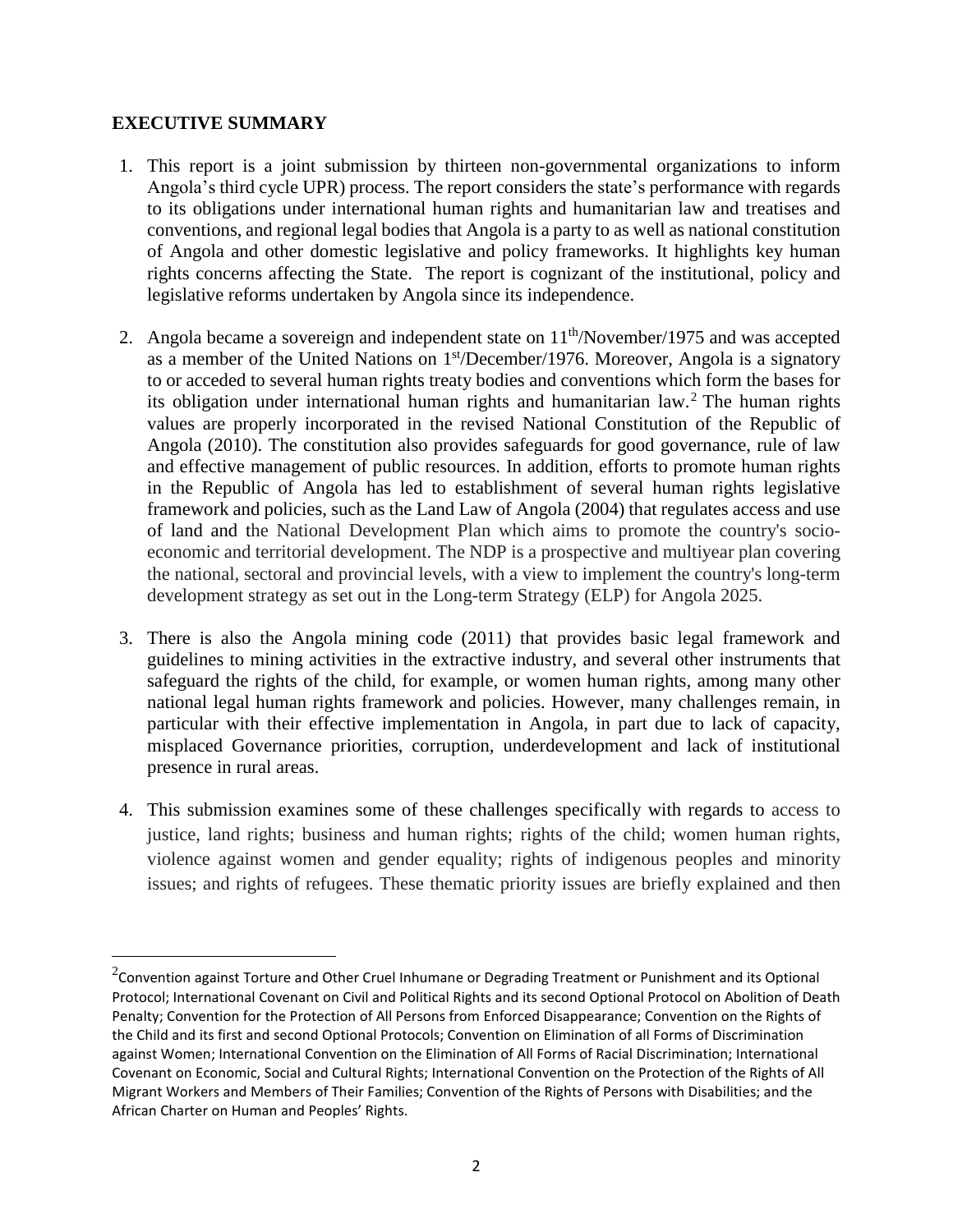accompanied by respective recommendations to the Government of the Republic of Angola on how to improve these issues and the human rights situation on the ground going forward.

**5.** This report is based on primary data collected by eleven NGO members of the civil society UPR coalition through nationwide community consultations, focus group discussions and interviews carried out between October and November 2018. The data was collected from key members of the communities, including Catechists, Pastors, Teachers, Nurses, Doctors, Midwives, Hunters, fishermen, community leaders and elders as well as women, youth and children. Also interviews were conducted with community based non-governmental organizations (CBOs), and with officials from Government Ministries and state institutions to corroborate the information that was gathered from the communities.

# **1. ACCESS TO JUSTICE AND RULE OF LAW**

- 6. Access to justice and equality before the law is a right guaranteed in the Constitution of the Republic of Angola (CRA). However, the Angola justice sector continues to confront many challenges with upholding the rule of law and ensuring all Angolans have equal access to justice and due process before a competent court. Justice is mostly compromised by lengthy due process that contribute to delay of verdicts on both civil and criminal court cases as a result of lack of capacity. For example, there has been drastic reduction in the number of judges, prosecutors and magistrates as well as technical support staff and clerks in some courts, which has negatively affected the decisions to conclude court cases. This in turn has increased expenses for court cases including high fees that litigants have to pay to lawyers to expedite due process for their cases, but which most cannot afford due to economic constraints and high cost of living.
- 7. Furthermore, lack of infrastructure development and absence of courthouses and facilities in certain provinces means that rule of law cannot be adequately served, with plaintiffs having to travel across provinces for many hours to reach a courthouse in order to file a lawsuit. This is in addition to the fact that most administrative servants do not have appropriate means of transportation to commute to their workstations, while most existing facilities also lack accessibility areas for people with physical disabilities to ensure equal access to judicial services. In the Province of Zaire, for example, the Attorney General's Office does not have its own facilities in the municipalities. Moreover, the province of Zaire has eight (8) Judges but only one Judge is an expert on the matters of Civil Procedural Law. But the Judge in question resides and works in the municipality of Soyo, where most of the civil lawsuits can be filed, thus making it difficult for non-resident constituents and their legal representatives to have access to justice.
- 8. As a result, this incurs additional costs of transportation that leads to withdrawals of proceedings both from the lawyers and their clients. The issue of court staffing and lack of capacity is therefore a major contributing factor to hampering procedural justice. In absence of public defenders, they are often replaced by court officials, most of whom are law enforcement officials who are not qualified or mandated by law to preside over lawsuits. Access to justice is further compounded by lack of civic education of the overwhelming majority of population on judicial processes, and different criminal and civil laws of the Republic of Angola and how these guarantee their rights of access to justice and equality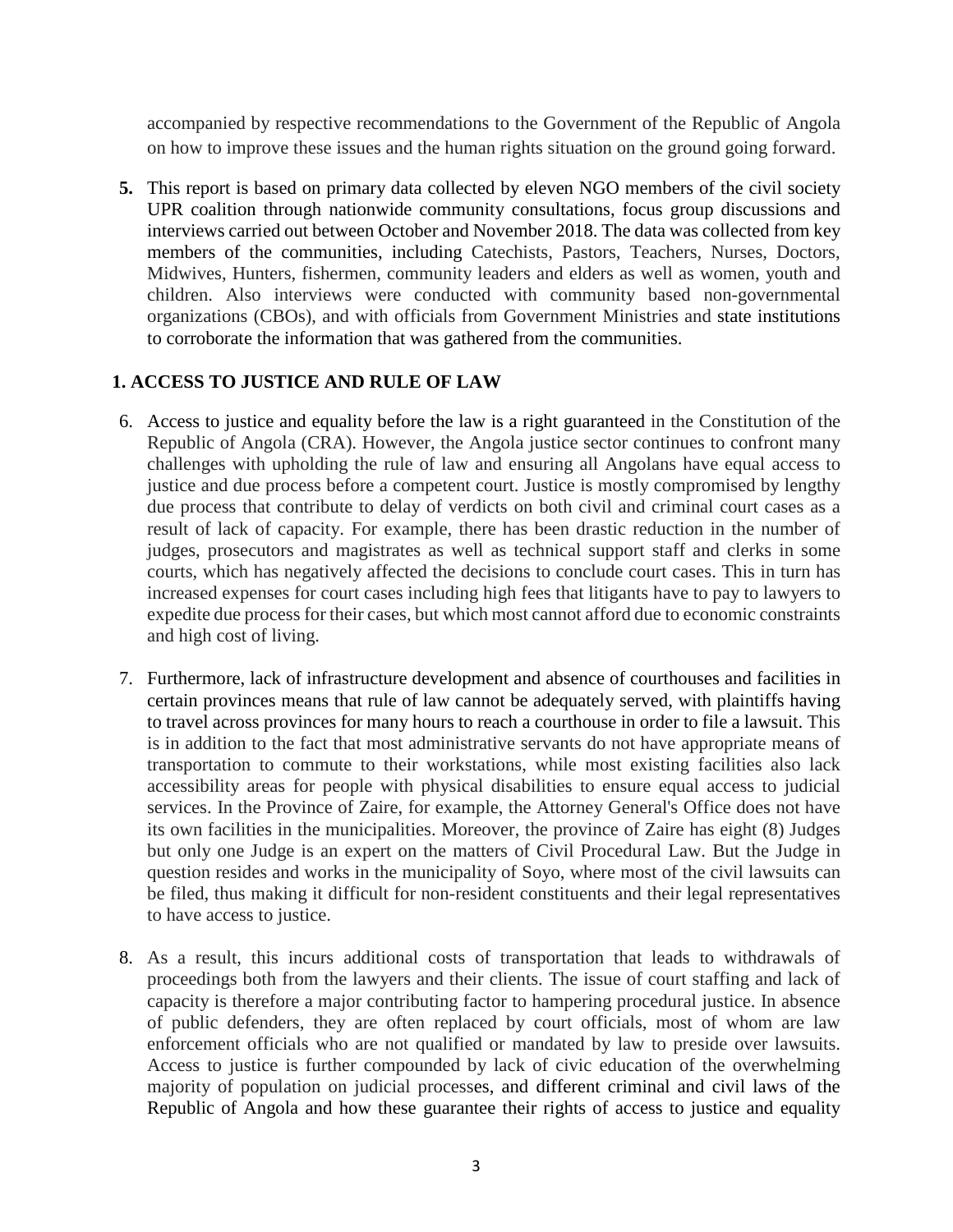before the law. Additionally, rampant corruption practiced by public officials, including in the justice sector further stifles effective access to justice.

# **Recommendations to the Government of the Republic of Angola**

- a. Facilitate and fill courts across the country with trained judges, prosecutors and court officials to ensure swift due process and conclusion of lawsuits, as well as ensure access to justice is free and based on equal footing as stipulated in the Constitution of the Republic of Angola. The Government is also strongly encouraged to strengthen the capacity of the BAR Association to provide free legal assistance to the public.
- b. Improve the justice infrastructure by building more courthouses and justice facilities that are accessible to all including persons with disabilities to ensure easy and equal access to justice by all.
- c. Embark on robust civic education through mass media, radio, and television on all aspects of the Angola domestic law and criminal justice system as well as sensitize the public on their rights regarding access to justice as enshrined in the National Constitution and other relevant domestic legislative and policy frameworks to promote a strong legal culture in the country.

# **2. LAND RIGHTS**

- 9. The Angolan Government's initiative to diversify the economy through agriculture is commendable. But at the same time this has nonetheless caused many adverse effects especially on rural communities. For example, article 9, 2 of the Land Law stipulates regarding acquisition and use of rural ancestral land that "the lands of rural communities may be expropriated for public utility to be petitioned, with fair compensation." Article 37, paragraph 4 of the same Land Law further states that no one shall occupy the lands of the communities unless the communities voluntarily freed up the land, and that only the State in the interests of all Angolans can occupy a land or grant a land to a private entity, but only after community consultations and free, prior and informed consent. However, since the launch of the initiative to diversify the economy through agriculture, many businessmen have gone to rural areas asking for land to develop agricultural projects, but most of these entrepreneurs do not respect the procedures established in the Constitution of the Republic of Angola and the Land Law on land acquisition and use.
- 10. Moreover, most cases of land rights violations and illegal land acquisition and use in the Republic of Angola are allegedly perpetrated by powerful actors or businessmen affiliated with the ruling party. These actors often acquire rural community land through the use of forceful evictions facilitated by intermediaries in the Government at both the national and provincial levels (Administrators, Governors, Members of Parliament or Army Generals etc.) and sometimes false promises are made to the communities that are later dishonored.
- **11.** The Government of the Republic of Angola has taken some positive steps to mitigate land related conflicts between rural communities and businesses through a Presidential Order No. 14/18 which established an Inter-Ministerial Committee mandated with registering and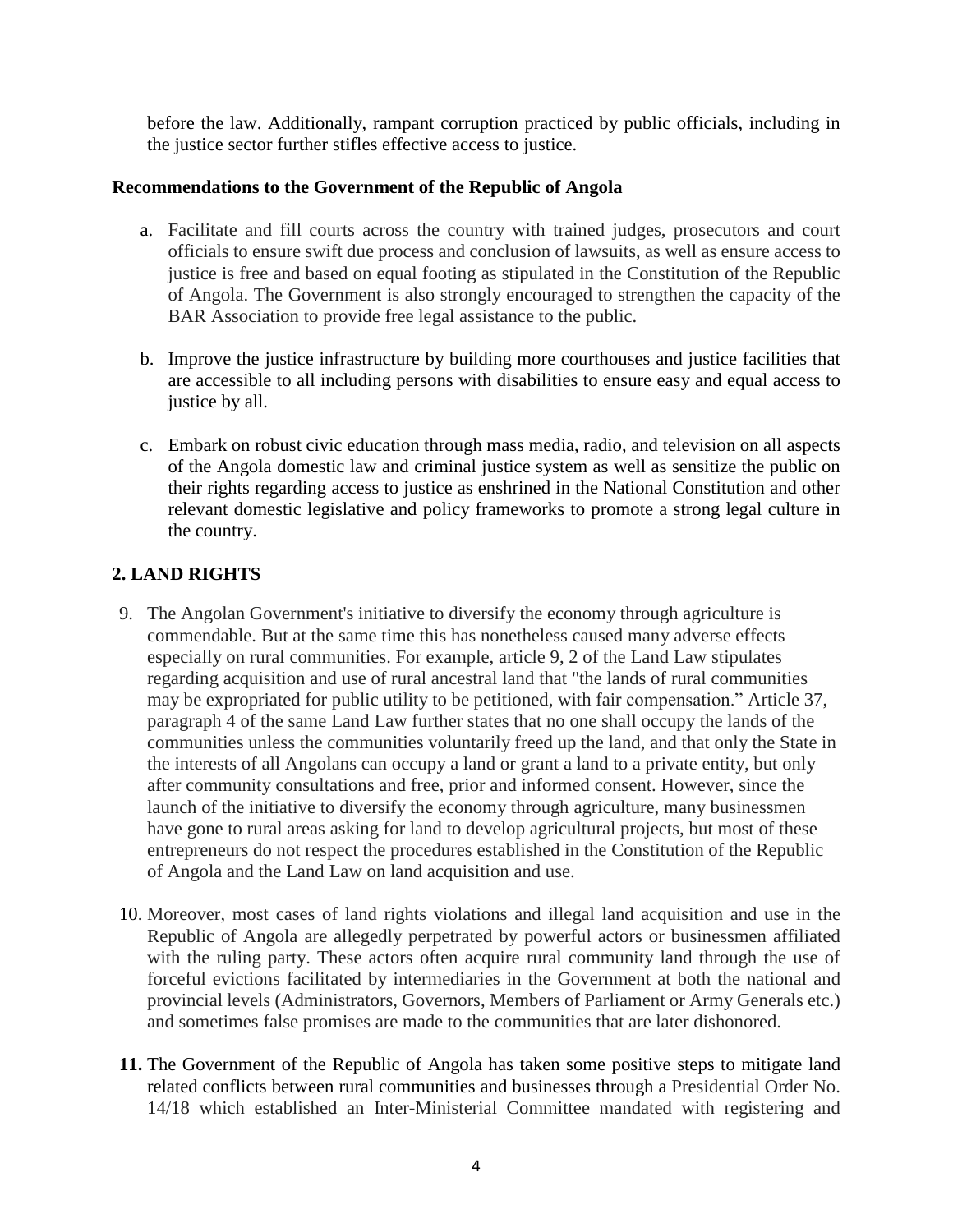demarcating rural communal land, and legalizing land acquisition and use by third parties. The Committee which is coordinated by the Minister of State and Chief of Staff of the President of the Republic and assisted by a Technical Group comprising the Secretaries of State of the different Ministries, has since embarked on several activities ushering in its work. This included identifying 18 municipalities that would serve as pilot for commencing their work; setting up a working group for border demarcation of community lands; embarking on an ongoing community survey regarding land redistribution; and building capacity of the members of the committee on the use of GPS, and GIS in reading and interpretation maps, and handling of tablets. While these efforts are positive steps forward, the committee has been slow in completing its mandate which runs only for two years, with already one year having elapsed while the work remains in preparatory phase. Moreover, civil society is invited to make its contribution to the committee's work, but are excluded from the implementation process.

#### **Recommendations to the Government of the Republic of Angola**

- a. Ensure businesses and investors adhere to the Law, including the provisions of the Constitution and the Land Law in all their business activities relating to rural communal land acquisition and use, and conduct adequate and inclusive community consultations and free, prior and informed consent prior to communal land acquisition and use.
- b. Prosecute and hold accountable those implicated in facilitating illegal land acquisition and use, and establish a more participatory, multidisciplinary and more transparent national land management policy, with a national mechanism and system for monitoring land concessions, including a regulation to define the just compensation provided for in Article 15, paragraph 3, of the Constitution.
- c. Accelerate the process of demarcation of communal rural lands so that the work is completed in 2 years as foreseen in Presidential Decree No. 14/18.
- d. Extend a standing invitation to the Special Rapporteur on the Right to a Fair Housing in order to obtain an independent opinion and advice on the development of legislation and policy in accordance with international Law on relocation of communities from ancestral land to accommodate a business activity.

#### **3. BUSINESS AND HUMAN RIGHTS**

12. According to Article 16 paragraph 1 of the Angolan Mining Code, mining activities must always take into account the customs of the communities in the areas where the mining activity is being carried out. Mining activities must also ensure that they contribute to sustainable social and economic development of the communities in whose areas the mining company operates. However, mining activities in the diamond areas have often contributed to increasing rather than reducing poverty of the local populations. Many communities suffer from housing damage as a result with some having been forced to abandon their villages because of mining activities, without any compensation or rehousing as stipulated in the Angolan Mining Code, and the Charter of the Africa Union. According to the Angolan Mining Code Article 17, local populations whose houses have been damaged or affected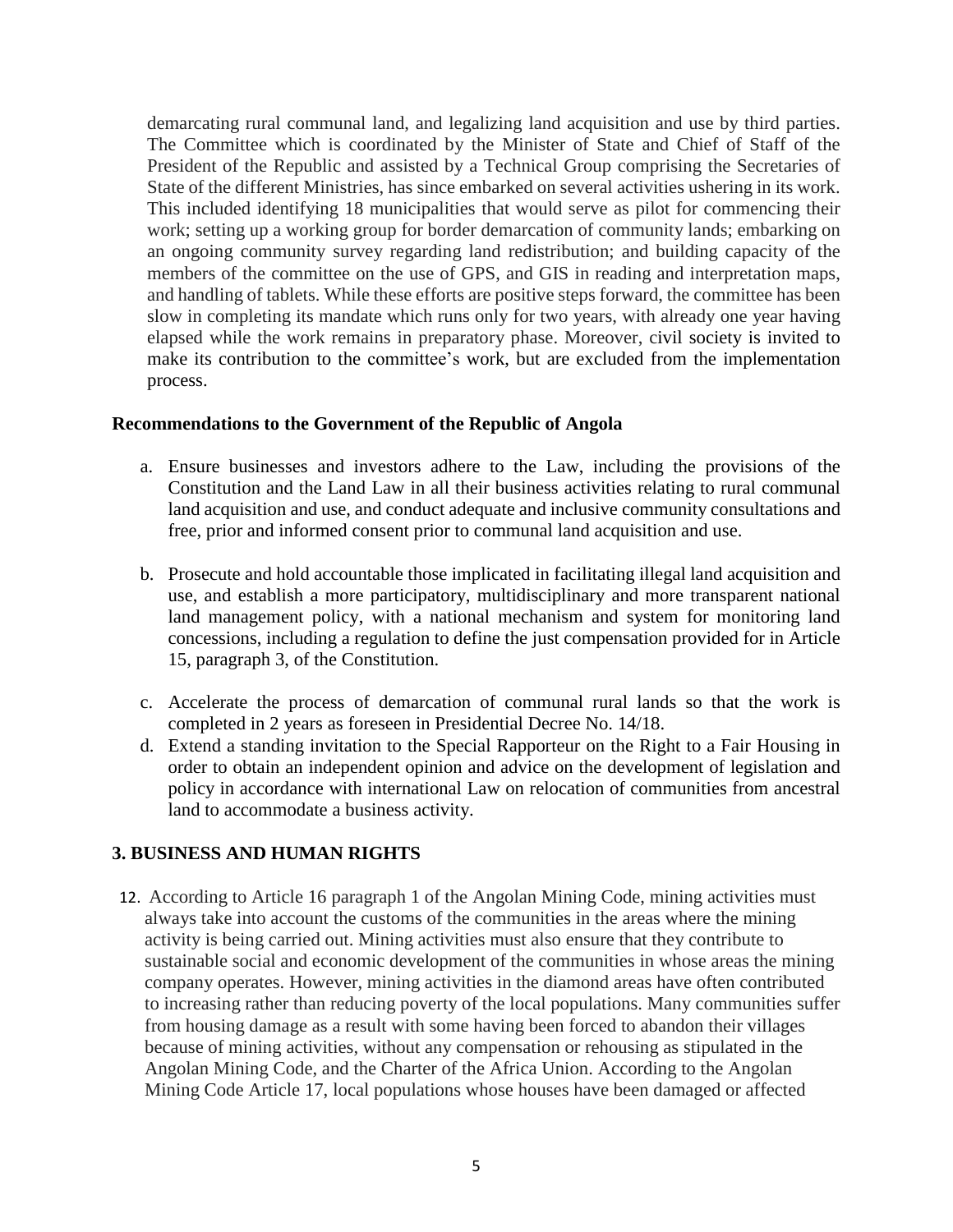leading to their relocation or displacement because of mining activities, are entitled to be rehoused by the respective concession holder. Rehousing process must respect the habits, customs, traditions and other cultural aspects inherent to the affected communities, as long as they do not contradict the constitution. On the other hand, according to article 21 of the Charter of the Africa Union, the right of self-determination must be exercised by people in relation to their riches and natural resources, and in the event of adverse effects, affected communities shall be entitled to legitimate recovery of their property and to adequate compensation.

- 13. Many human rights abuses, and non-compliance with social obligations on the part of mining companies have been observed in the following diamond areas: Lunda-Sul Province, Cafula, Luele, Muandondji, Kashita, Muakajinga, Sapapa, Sambaia, where the biggest project of Kimberlito of Angola is being implemented by the Company Catoca. In the Province of Lunda-Norte, the affected villages are: Sachindele, Kashinakaji, areas which are being explored by Wuari and Luarica companies. Some of the human rights violations that have been allegedly committed by businesses in these areas include, torture and intimidation of community members in Cafula and Sapapa with a view to force community members out of these areas, which are being explored by the company; water pollution of the rivers: Tchikapa, Saurimo, Lunda-Sul Province, Tchihumbwe River, Lunda-Norte Province in Lukapa municipality, Kashinakaji, Satchindele and Maludi districts in Lunda-Norte Province. Water pollution of rivers is caused by the mining activities of Wuari and Luarica. In addition, fishing activities of communities in Sapapa, Cafula, and Samusseleka have equally been negatively affected by the mining activities of Luaxi Catoca.
- 14. The Luaxi Catoca project has also allegedly contributed to restriction of freedom of movement of community members and their goods in villages such as Muandondji, Kashita, Samusseleka, Samatamba, Sapapa, Cafula and Muakajinga, in the province of Lunda-Sul, with up to 1,605 families affected including 302 men, 323 women, and 980 children. Moreover, company personnel are also allegedly involved in sexual exploitation and abuse of women in return for provision of employment opportunities, which reportedly took place in particular in the Kafula and Itengo settlements. Other labor rights related violation by the same company allegedly include forced and child labour and unjustified dismissal of local employees. This is in addition to many allegations of sexual exploitation and abuse by the staff of the Luaxi project (Luele area), particularly in the Kafula and Itengo settlements, forced and child labour and unjustified dismissal of workers in mineral companies.

#### **Recommendations to the Government of the Republic of Angola**

- a. Take concrete measures to ensure mining companies respect their human rights obligations as provided for in the Mining Code and other regional and international human rights norms, including on their responsibility to contribute to social and economic development of the communities in which mining activities are taking place, through construction of schools, medical centers and facilities, and water points and so on.
- b. Prosecute and bring to justice mining companies and their security agents responsible for human rights abuses in diamond areas.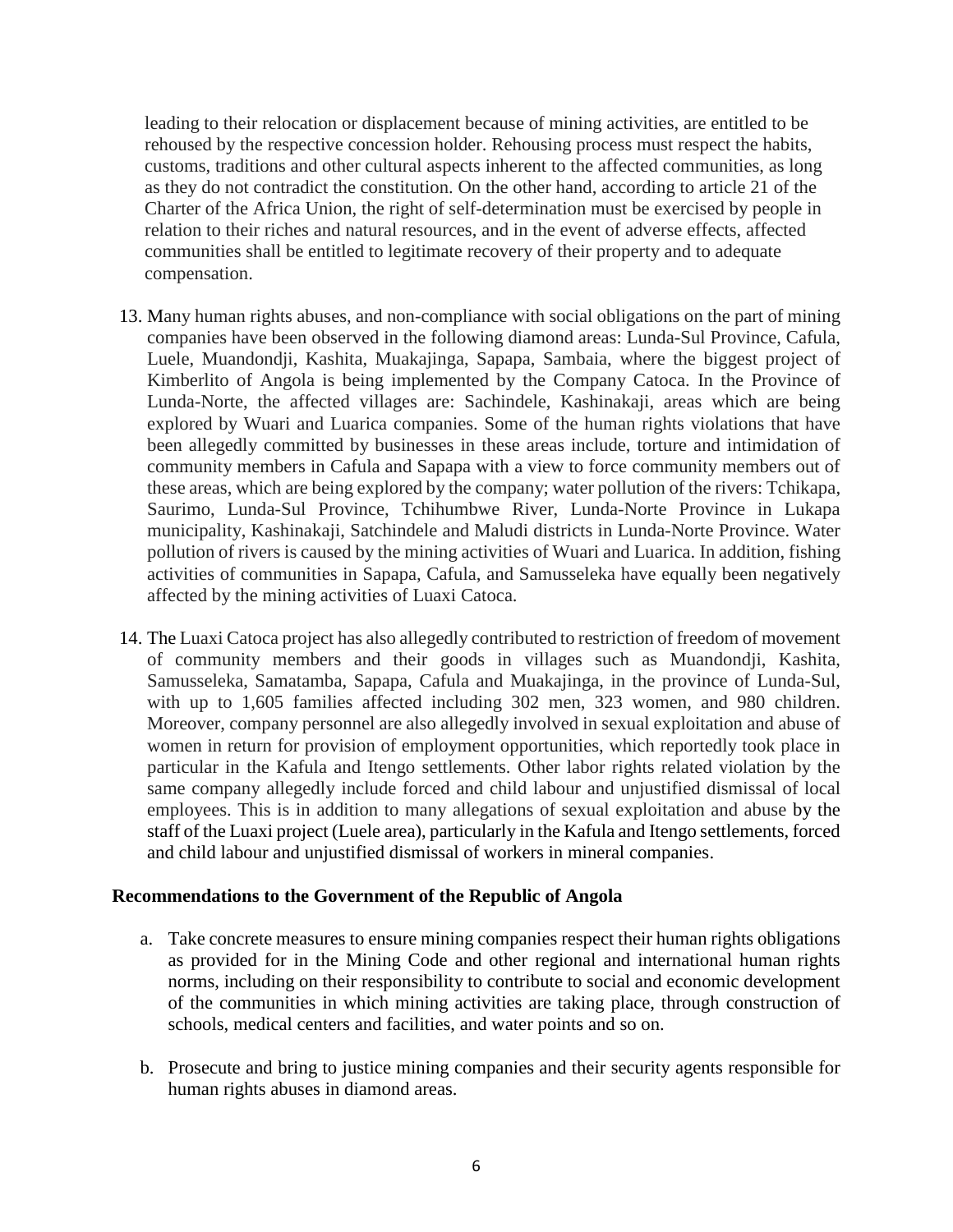c. Enforce strict ethical guidelines for companies to implement with a view to protect labor rights, rights of the child against labor, and women and girls from sexual abuse and exploitation and hold violators accountable.

## 4. **RIGHTS OF THE CHILD**

- 15. The Republic of Angola has instituted several national policies and legislative framework to protect the rights of the child, based on its commitment to the convention on the rights of the child and its two optional protocols, and the Charter of the African Union's provisions on the rights of the child. These rights are primarily enshrined in the National Constitution of the Republic of Angola and the eleven (11) child protection commitments adopted by the Angolan Government at its third National Forum on Children held in 2007 with a view to creating a more protective environment for children. The eleven commitments are currently included in the Law on the Protection and Integral Development of Children, in its Article 50, and address issues related to the child's life expectancy at birth; food and nutrition security; birth registration; early childhood education; primary education and vocational training; juvenile justice; prevention and reduction of the impact of HIV and AIDS on families and children; preventing and combating violence against children; social protection and family skills; the child and the media, sports culture and children at the national level and in state's fiscal budget. However, these policies have been difficult to implement as protection of the rights of the child continue to be lagging behind in Angola.
- 16. Angola continues to be among one of the countries with highest infant mortality rates where approximately 156 children die in every one thousand live births. Moreover, considerable number of children continue to suffer from acute malnutrition and remain food insecure, with birth registration equally continuing to pose a serious challenge in particular in rural areas such as in Maquela do Zombo, Uige provinces. Early childhood education is another area where the rights of the child has not been adequately protected or prioritized in Angola. Despite some progress made by the Government of Angola through the National Early Childhood Policy, in which 83 pre-school educators, 242 child custodians and 50 trainers were trained to provide pre-school education for the whole country, only 11% of children aged 3 to 5 have access to pre-school education. The same applies to primary education, where about 22% of children in Angola are still outside of the education system.
- 17. With regards to the rights of the child in relation to access to justice, some progress has been made by the Government in particular in prevention of juvenile delinquency. The Government has conducted training of staff, and appointed members of the Tutelary Commissions of Minors in the provinces of Luanda and Huila. In order to prevent the institutionalization of vulnerable children, 160 mothers were integrated into the Tutelages' project in the provinces of Bié, Luanda and Malanje, 1,660 children were integrated into host families and 157 children were reintegrated into their biological families. However, provisions on accessibility of special child to justice services in the country are still insufficient, creating risks of social exclusion for many of them. In relation to health, children (aged 0-14) living with HIV/AIDS are prevalent estimated around 27,000 children, with only 3,800 receiving treatment amounting to only 14%. There are up to 5,500 cases of new infections. Likewise, violence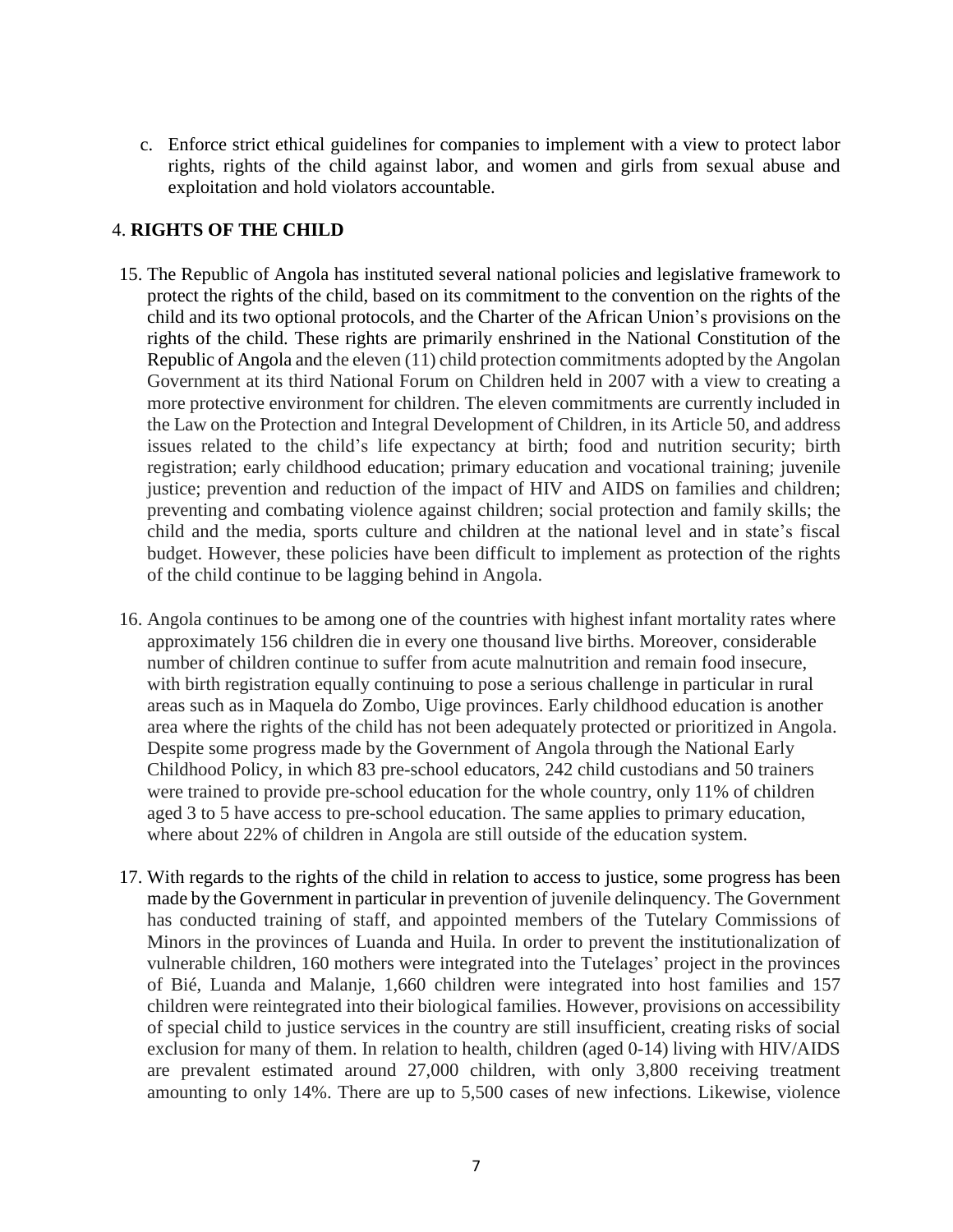against children, domestic violence and sexual and gender based violence are a serious concern as these practices are accommodated by the culture.

#### **Recommendations to the Government of the Republic of Angola**

- a. Redouble efforts to implement all policies and legislative framework aimed at comprehensive protection of the rights of the child in Angola at the top of which are the eleven commitments the Government adopted as comprehensive child protection policy.
- b. Take concrete measures to prioritize the health of the child through appropriate budgetary allocation and availing of resources, expertise and to reduce child mortality rate and remove Angola from countries with high mortality rate, and make birth birth registration of children obligatory and bring birth registration facilities closer to the people in the rural areas.
- c. Increase efforts to provide access to quality and free education to all children, including children aged 0-4 and children with disabilities; improve judicial services to juvenile children; and consolidate efforts to reduce children living with HIV/AIDS.

# **5. WOMEN HUMAN RIGHTS, VIOLENCE AGAINST WOMEN AND GENDER EQUALITY**

- 18. The Constitution of the Republic of Angola establishes clear principles that protect equality between men and women (Articles 21, 23, 26 and 35 of the CRA) and condemns violence against women. Law no. 25/11 Against Domestic Violence contains measures for the application of the Principle of Prevention and Combating Violence, as well as measures to support and guarantee the rights of victims in situations of violence. These measures include social aspects, awareness-raising campaigns, prevention, education, victim assistance, women's empowerment and the fight against crime affecting the family environment, as well as gender equality, respect for human dignity and individual freedoms. Despite the adoption of legal instruments and several initiatives to protect and promote women's rights, there is still a significant gap in fulfilling women's human rights and gender equality on the ground. For instance, between 2016 and 2018, Angola registered more than 62 thousand cases of complaints of domestic violence according to data from the National Directorate of DH. In 2017 and 2018, a total of 170 cases of domestic violence were reported every day throughout the country. The province of Benguela in 2018 recorded 536 cases of violence against women compared to 448 in 2017.
- 19. Furthermore, recent community consultations carried out in the municipalities of Ganda and Cubal reveal that there is fundamental failure to implement measures to protect victims of sexual and gender based violence, with evident lack of centers and medical facilities to shelter and provide treatment and psychosocial support as provided for in law the 25/11. There are also many cases of denials due to social stigma, as well as over reliance in customary laws to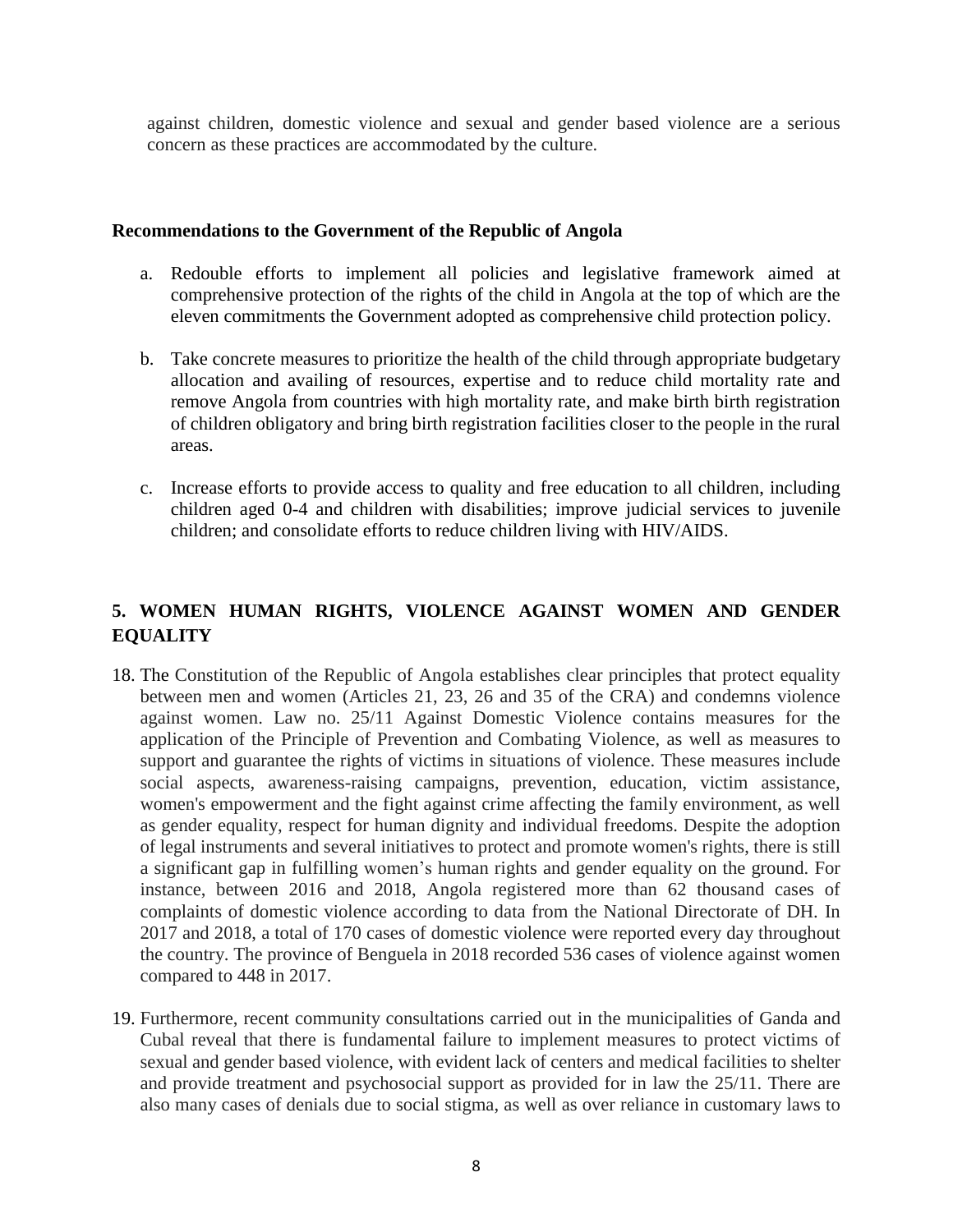resolve domestic violence against women, and sexual and gender based violence. Customary law is deemed inadequate to provide justice and redress and in certain cases is regarded as counterproductive and cause more harm to the victim (woman), by for instance obliging her to remain silent, and accepting violent abuse to safeguard cultural, religious, and family values. Concern with gender inequality in access to land was also raised. While Angolan law recognizes equality between men and women in access to land, many traditions in Angola do not allow women to own land. In some rural communities in Moxico Province for example, men have finally accepted that their wives have access to land, that is, through the work of the Lutheran World Federation, but more civic education to promote gender equality not least with regards to access to land is still required.

20. In terms of health, women in rural communities who participated in the consultations revealed that they continue to encounter difficulties with access to safe deliveries, especially at night time as health facilities and maternal wards remain scarce in particular rural areas. Women also said that they lack information on family planning, while they having reduced access to contraceptive means, which were previously free but have since been commodified. There are also issues with lack of awareness in rural communities and in schools about sexual and reproductive health. Moreover, difficult access to drinking water, in certain areas, where women travel 18 km in search of water also make women vulnerable to sexual assaults. Lack of vaccines and health prevention measures in rural areas also contribute to health risks to women. For instance, in the first quarter of 2018, there was an outbreak of Malaria in the municipality of Ganda was that resulted in 38,786 cases, with 97 deaths.

#### **Recommendations to the Government of the Republic of Angola**

- a. Consolidate measures and policies to improve women human rights situation on the ground in particular against domestic violence and sexual and gender based violence.
- b. Criminalize harmful practices and sensitize traditional leaders, to discourage certain cultural, traditional and religious beliefs and practices that contribute to violence against women by increasing the dissemination of Law 25/11 on violence and discrimination against women.
- c. Accelerate the establishment of facilities for rapid response and intervention for the protection of women, and to viably and comprehensively provide support to women victims of abuse, domestic violence and sexual and gender based violence.

#### **6. RIGHTS OF INDIGENOUS PEOPLES AND MINORITY ISSUES**

21. The Herero populations of the Southwest of Angola constitute a minority scattered between the Southwest of the Province of Huila, the Province of Namibe and the Northwest of the Province of Cunene. Unlike the San, the Herero are all Bantu, with the exception of two known groups. The Herero of the Southwest of Angola are mainly the Vakuvale, the Vahakavona and the Vandzimba. Vakuvale people are mostly found in the Namibe Province, with some in Huila, while the Vahakavona are mostly residing in south-west of Huila, more concretely in the Municipality of Gambos, as well as the Northwest of Cunene, in the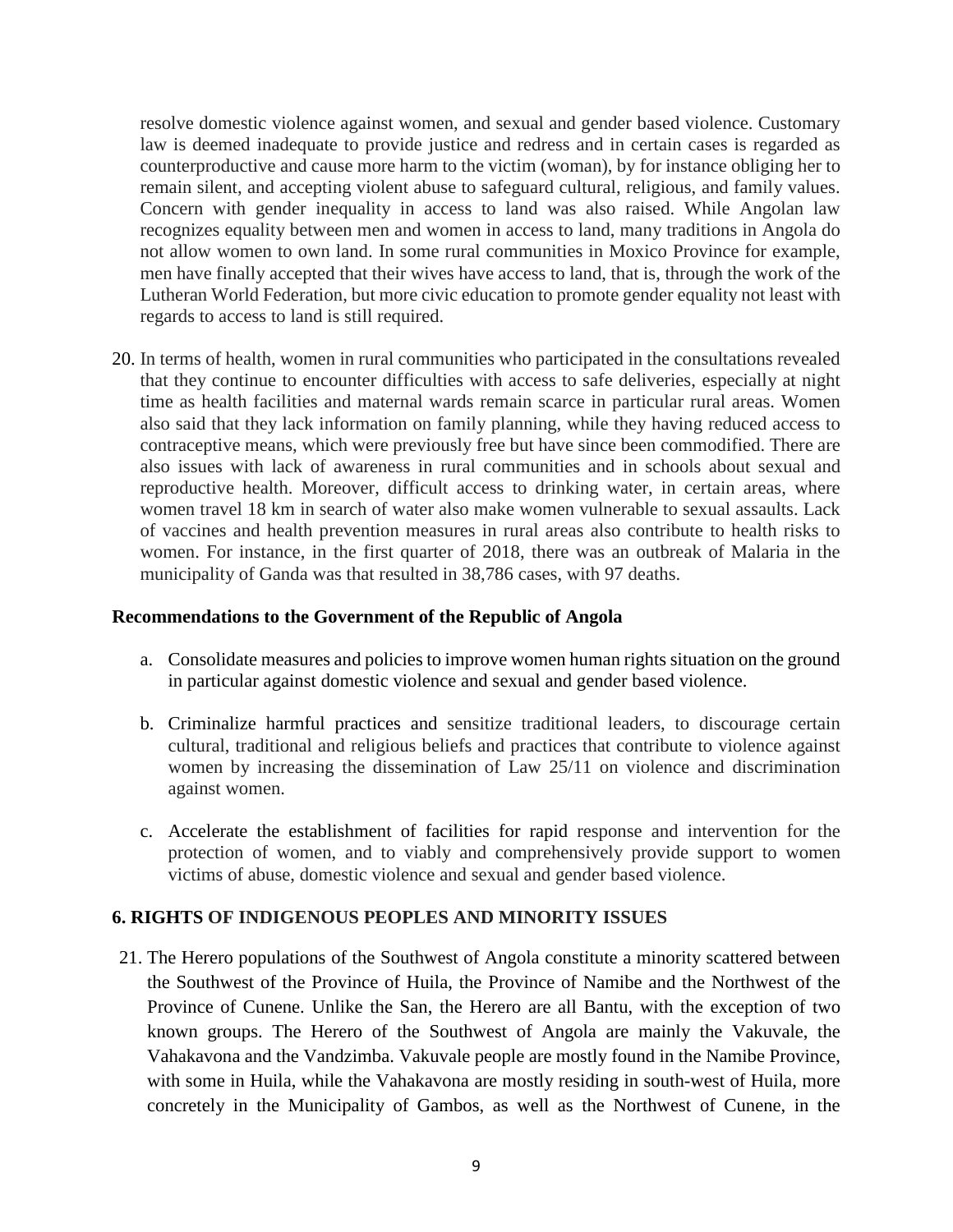municipality of Kuroka. The Herero are primarily herding populations and their dedication to the management of livestock and trading with farming communities is existential. As such these minority communities and indigenous groups rely on rainfall for subsistence farming as means of their livelihoods, while the pastoralists rely on access to grazing land and water points for their cattle that serve as the basis for their peaceful co-existence and mutually beneficial economic transactions with their neighboring communities. However, with the impact of continuous droughts between 2012 and 2016, agro-pastoral planar populations, especially the Vamwila, Ovawambo and others have exhausted their swap reserves, and are calling on the Government to protect their right to life.

#### **Recommendations to the Government of the Republic of Angola**

- a. Carry out an in-depth study of the existential situation of these minority groups and indigenous peoples and develop a program of assistance and support for their livelihoods and right to existence and life.
- b. Modernize their livelihoods and substance farming and cattle raring so that they can cope and thrive with changing climatic conditions as well as means to generate economic income through farming and cattle keeping.
- c. Create Basic Basket Program for the whole of the South-West of Angola, as systems of resilience and food security reserves that vulnerable members of these communities can rely upon during adverse environmental effects, resulting from draughts, cyclones, and other natural disasters.

# **7. RIGHTS OF REFUGEES**

- 22. The rights of refugee in Angola is regulated by Law No. 10/15 of 17 June 2015 on the Right of Asylum and Refugee Status. This instrument replaced Law No. 8/90 of 26 May 1990 Law on the Status of Refugees, which regulated refugee rights in Angola from 1990 to 2015. At the international and regional level, the Republic of Angola has ratified the Geneva Convention on the Refugee Statute of 28 July 1951, the New York Protocol Relating to the Status of Refugees of 31 January 1967 and other regional instruments. Currently, Angola is home to about 70,000 refugees and asylum seekers. The Government of Angola has set a good example, including refugees in its development plan.
- 23. However, one of the main problems faced by refugees in Angola relates to acquisition of official documentation and permits. With the change of law, the mandate of the COREDA (Committee for the Recognition of Right of Asylum in Angola) was terminated and the National Refugee Council (CNR) was created. This has led to the end of issuing and renewing refugee cards, which in turn resulted in restriction of refugees to access services and fundamental rights and freedoms, such as to employment, free movement, registration of telephone chips, opening bank accounts, and birth registration of children born in Angola.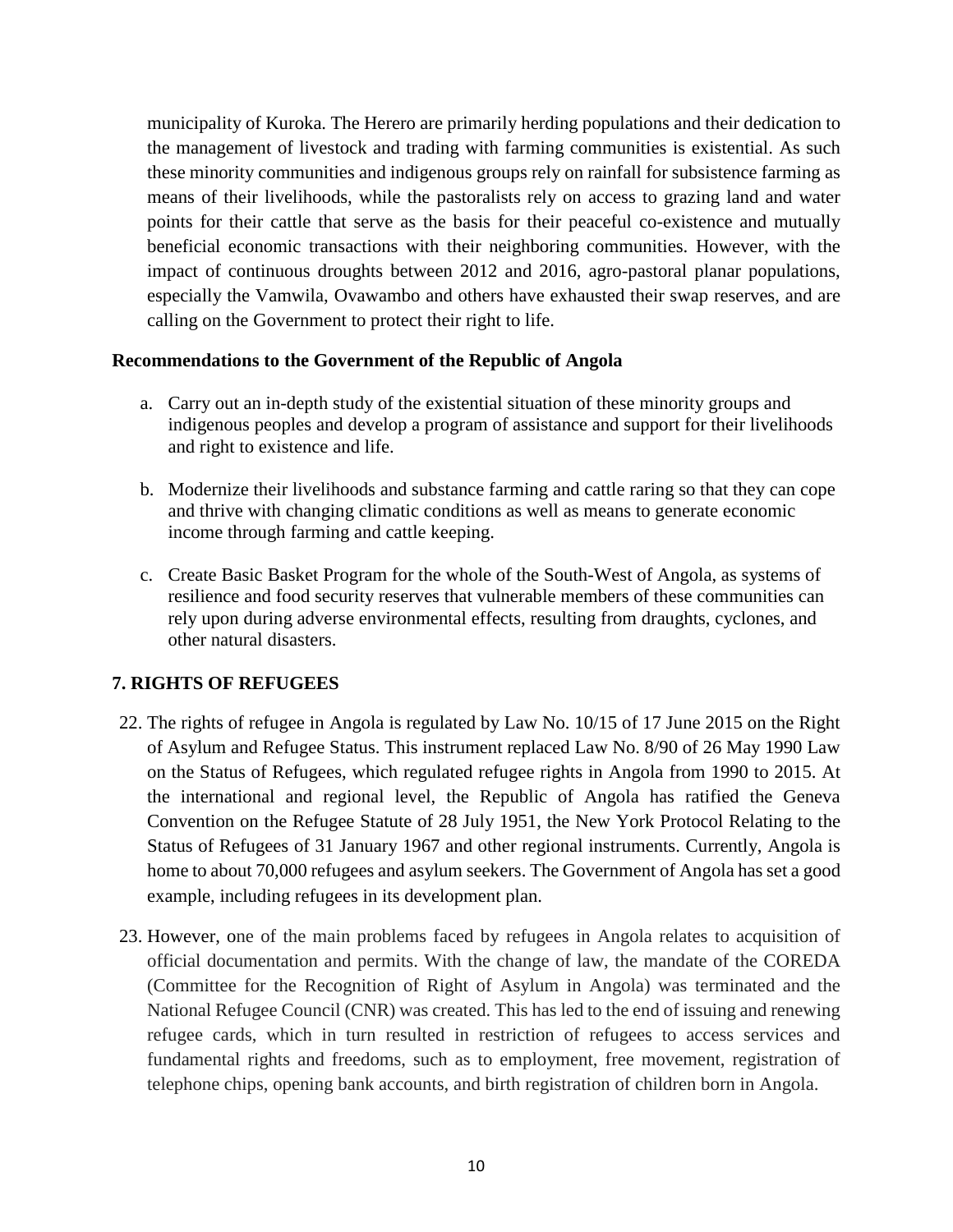24. Under these conditions refugees faced many challenges, including becoming vulnerable to arbitrary and illegal detention in inhumane conditions without access to food and medical services while remaining under ill-treatment, with limited access to family and friends. Furthermore, many refugees (around 2,000) were also expelled during the "Transparency" operation, including children of foreign nationals born in Angola, who do not have any documentation. There is absence of any refugee support program by the Ministry of Social Action as was previously the case, while there is also absence of any policy that guarantees and recognizes the right of integration and / or voluntary return to those refugees who have terminated their refugee status (cessation clause) in Angola on the recommendation of UNHCR.

# **Recommendations to the Government of the Republic of Angola**

- a. Develop a comprehensive national action plan and policies to protect the rights of refugees to dignified living in Angola in accordance with international standards that safeguard refugee rights.
- b. Ensure full and immediate implementation of Law No. 10/15 on the Right of Asylum and Refugee Statute which guarantees the rights of refugees to access to basic services, including to justice and fair trial as well as legal documents to freely live and work in Angola.
- c. Expedite the renewal of the civil registry system to enable the registration of all refugees, including children of refugees and asylum seekers in order for these children to have access to legal status and basic services, including education.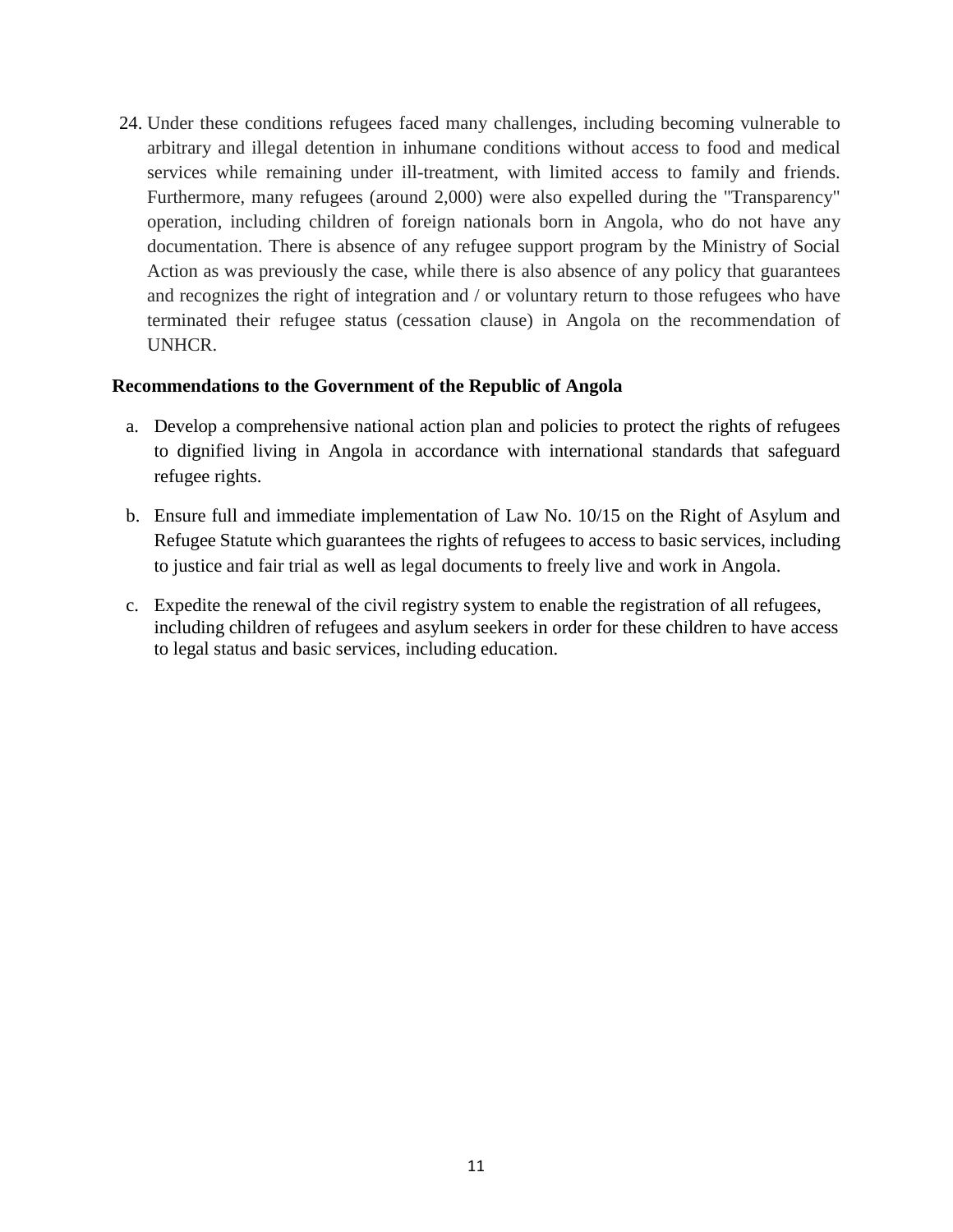| <b>Name of Organization</b>                                                                               | <b>Focal Person Contact Information</b>                                                                                                                           | <b>Organizational Logo</b>                                                                                                                   |
|-----------------------------------------------------------------------------------------------------------|-------------------------------------------------------------------------------------------------------------------------------------------------------------------|----------------------------------------------------------------------------------------------------------------------------------------------|
| <b>Lutheran World Federation</b><br>(LWF)                                                                 | Malungo Muana Germano,<br>malungo.germano@lutheranworl.org<br>Tel. +244 932 72 00 99                                                                              | UTHERAN<br>ERATION<br>actalliance                                                                                                            |
| AMPA-Associação de Apoio<br>Mútua para Angola                                                             | Agostinho Simão<br>Asimao60@yahoo.com.br<br>Tel.+244 923 621 156                                                                                                  |                                                                                                                                              |
| COSPE - Co-operation for<br>the Development of the<br><b>Emerging Country</b>                             | Miriam Bacchin<br><b>Country Representative</b><br>Benguela, Rua da Guiné 3<br>Telefone: +244 947257152<br>Email: miriam.bacchin@cospe.org<br>or angola@cospe.org | <b>COSPE</b><br><b>TOGETHER FOR CHANGE</b>                                                                                                   |
| <b>AMC-Association for</b><br>Woman and Child                                                             | Filipe Nsiku Ndofula Paula<br>ndofula5@gmail.com<br>$+244946661390$                                                                                               | sociação para Mulher e Criança                                                                                                               |
| MBAKITA-Mission of<br>Beneficence Agricultural of<br>Kubango, Inclusive,<br>Technology and<br>Environment | <b>Pascoal Baptistiny</b><br>baptistinysabatiny@gmail.com<br>+244 923 822 893<br>+244 923 092 797                                                                 | ncia Agron<br>Missáo<br><b>BEROLD AND A SEIRCIONAL</b>                                                                                       |
| <b>ANO</b> - Ame Naame Omuno<br>Association (YEAR) (I am<br>also a person                                 | Gaudêncio Félix Yakuleinge<br>gfyakuleinge@gmail.com                                                                                                              | ASSOCIAÇÃO AME NAAME OMUNU (ANO)<br>Bairro Kashila I, ENE N/2, R/1, Z/N: ONDJIVA<br>Tel: (00244) 929336670<br>e-mail: acomunidades@yahoo.com |

# **Annex – 1: List of submitting organizations and their contacts**